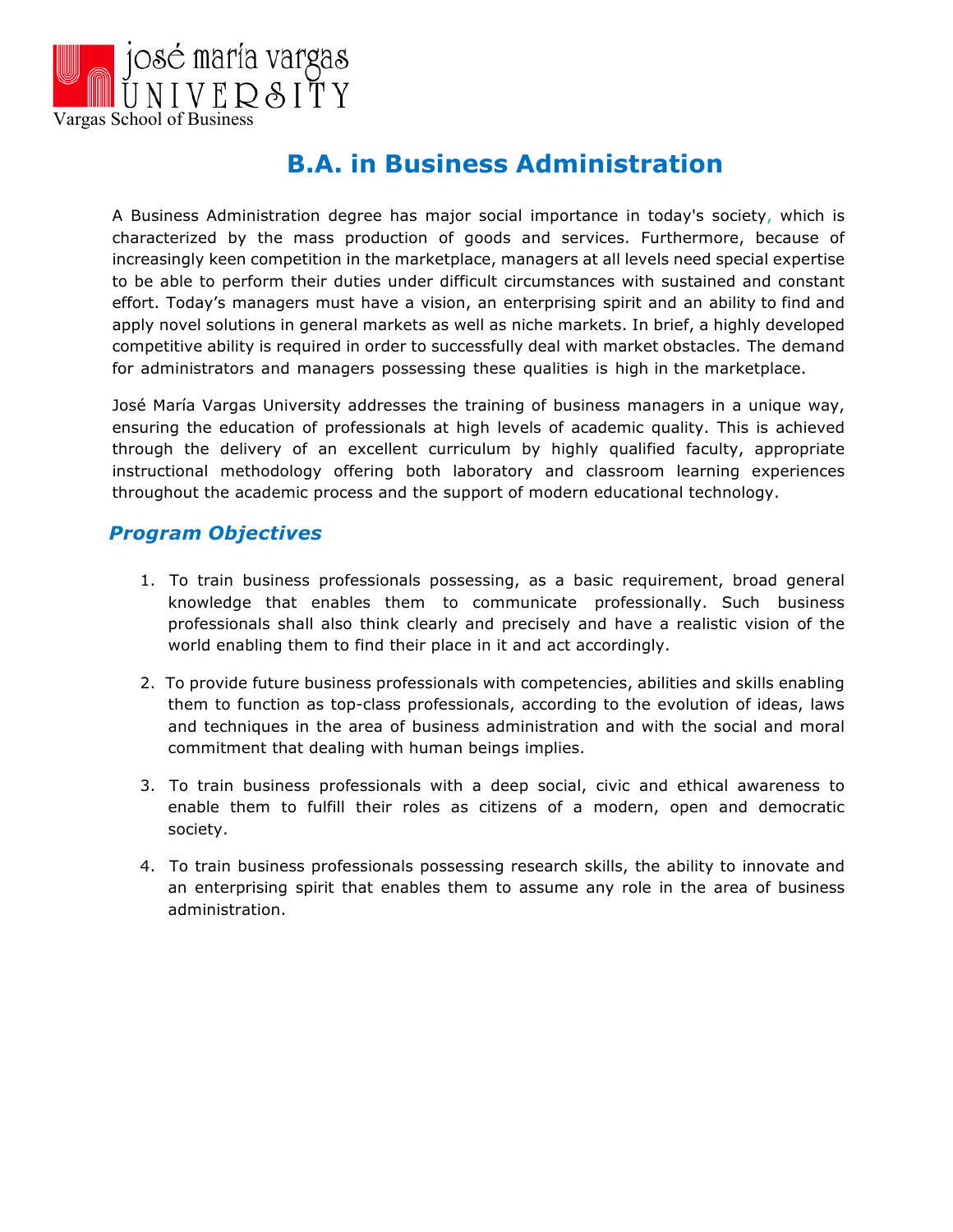

#### **I. General Education Requirements (Lower Level Courses) (Semesters I – IV)**

• Successful completion of the University orientation program on first semester enrolled. Area of Communications (requirement of 4 courses for 12 CR) ENC 1000 Oral & Written Communications (English I) 3 Credits ENC 1101 Composition I (English II) 3 Credits ENC 1102 Composition II (English III) 3 Credits • SPC 1053 Oral Expression (English IV) 3 Credits Area of Mathematics (requirement of 2 courses for 6 CR) • MAC 1105 College Mathematics I (Algebra and Geometry) 3 Credits • MAC 1114 College Mathematics II (Geometry and Trigonometry) 3 Credits Area of Social Sciences (requirement of any 2 courses for 6 CR) • WOH 1001 World History **3** Credits • SYD 302 U.S. Populations 3 Credits • PCB 304 People and the Environment 2 2 2 3 Credits • GEA 223 Geography of America and Eurasia 3 Credits 3 Credits Area of Natural Sciences (requirement of any 2 courses for 6 CR) • BSC 1005 Biology 3 Credits • CHM 1025 General Chemistry 3 Credits 3 Credits • PCB 3703 Human Physiology 3 Credits 3 Credits • PHY 248 General Physics 3 Credits 3 Credits • MCB 2240 Etiology of Diseases 3 Credits Area of Humanities and Art (requirement of 2 courses for 6 CR) • ARH 2000 Art Appreciation (required) 3 Credits • ARH 2010 Art History 3 Credits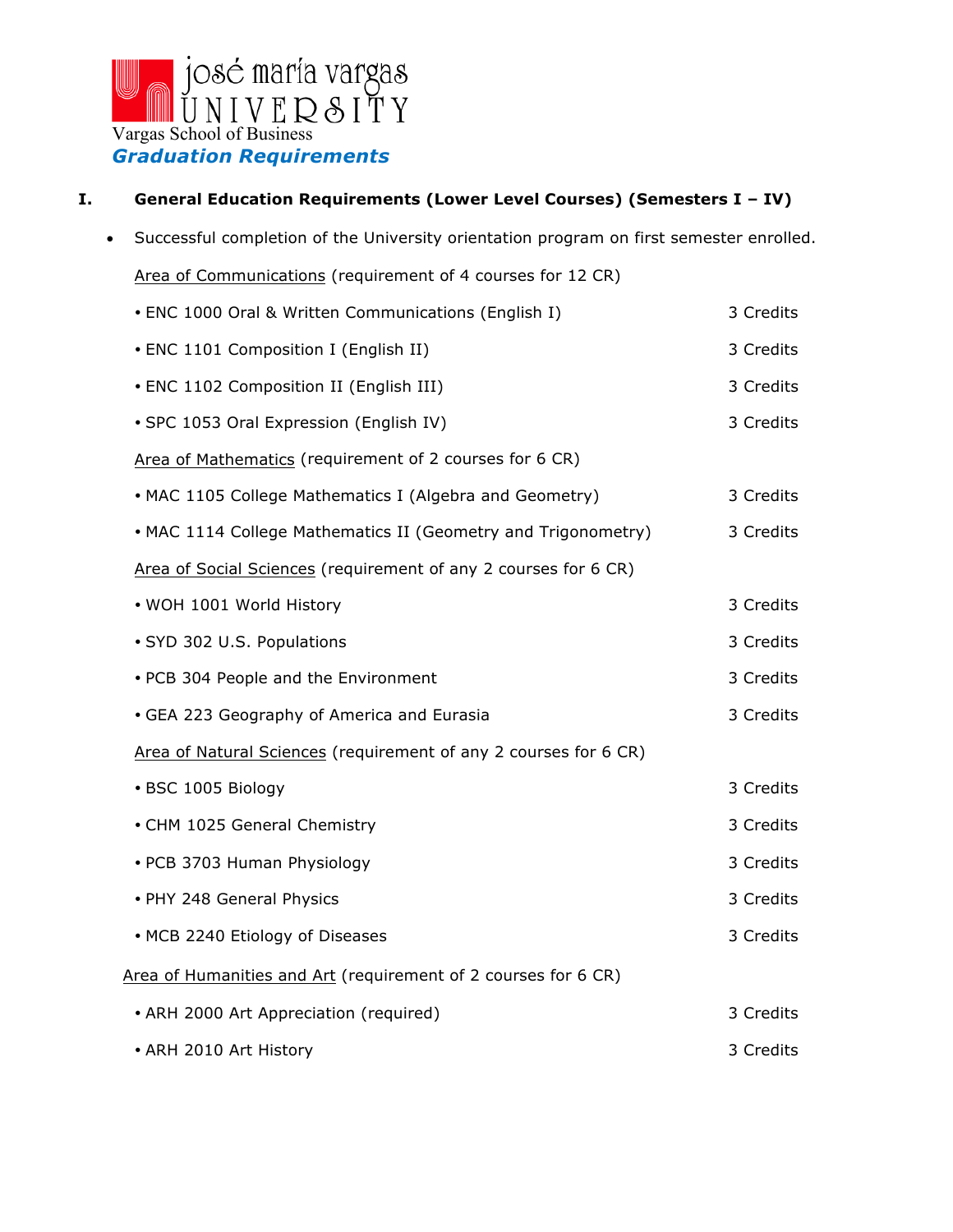

# Area of Behavioral Sciences (requirement of 2 courses for 6 CR)

| • PSY 2012 General Psychology                              | 3 Credits |
|------------------------------------------------------------|-----------|
| • SYG 2000 General Sociology                               | 3 Credits |
| Area of Philosophy (requirement of all 3 courses for 9 CR) |           |
| • PHI 2030 Contemporary Philosophical Issues               | 3 Credits |
| • PHI 2103 Critical Thinking                               | 3 Credits |
|                                                            |           |

- PHI 2600 Ethics 3 Credits
	-

# **II. Professional Education Requirements (Upper Level Courses)**

#### **Minor in Administrative Science**

#### **Semester V:** (requirement of 18 CR) Required:

| GEB 1011 Introduction to Business Administration<br>$\bullet$ | 3 Credits |
|---------------------------------------------------------------|-----------|
| MAR 302 Marketing<br>٠                                        | 3 Credits |
| MAN 3301 Human Resource Management<br>$\bullet$               | 3 Credits |
| MAP 2600 Financial Mathematics and Calculus<br>٠              | 3 Credits |
| ACG 3073 Accounting I<br>٠                                    | 3 Credits |
| MAN 3520 Quality Management<br>$\bullet$                      | 3 Credits |
| No Electives                                                  |           |
| <b>Semester VI:</b> (requirement of 21 CR) Required:          |           |
| • ECO 2000 Economics                                          | 3 Credits |
| • ISM 304 Microcomputers and Information Technology           | 3 Credits |
| • MAN 325 Logistic Systems                                    | 3 Credits |
| • MAR 461 Market Research                                     | 3 Credits |
| • QMB 470 Operations Research                                 | 3 Credits |
| • MAN 4544 Administrative Systems Design                      | 3 Credits |
| • ACG 3341 Accounting II                                      | 3 Credits |
|                                                               |           |

No Electives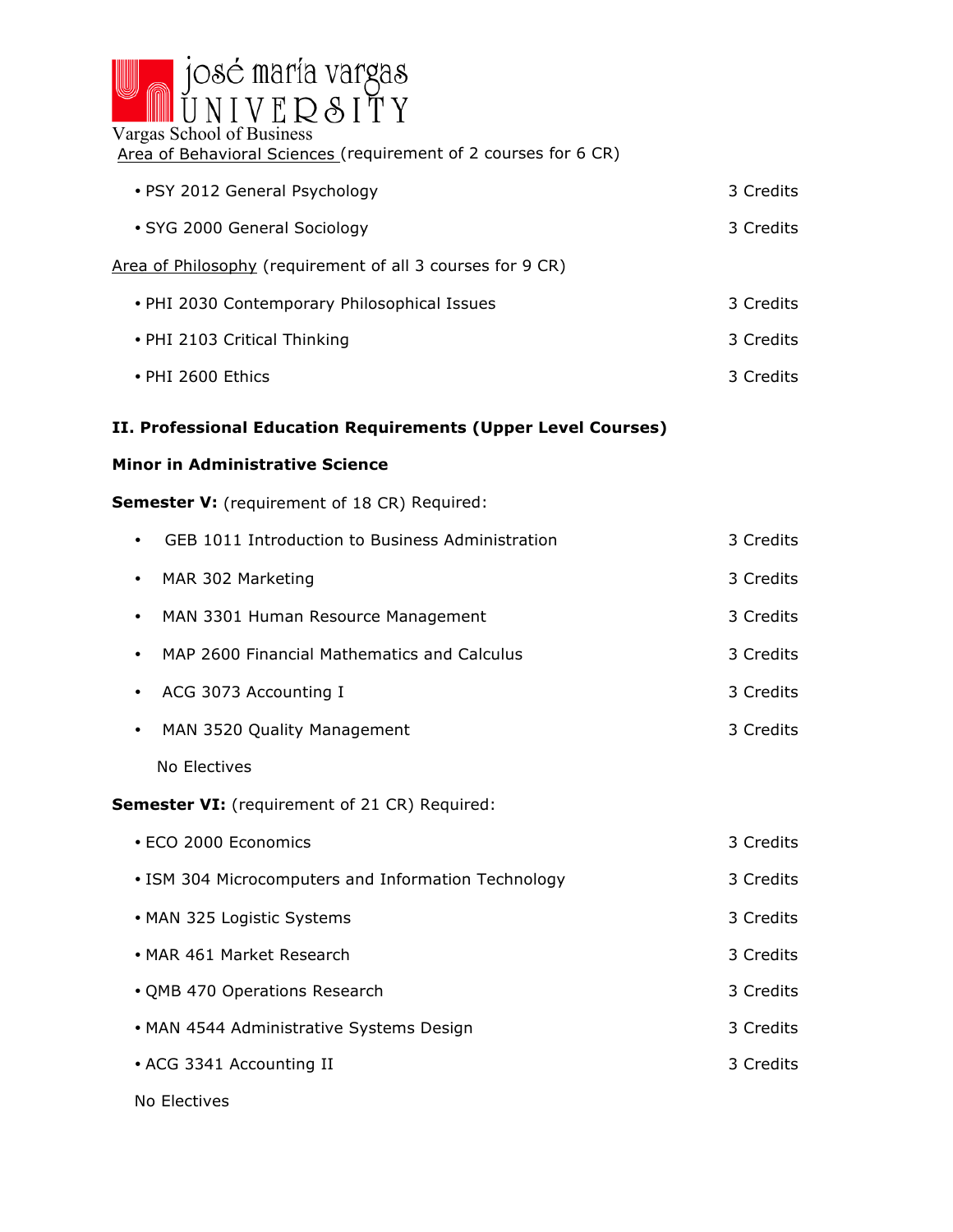

**Semester VII:** (requirement of 15 CR) Required:

| $\bullet$                                    | MAR 4836 Production Management          | 3 Credits |
|----------------------------------------------|-----------------------------------------|-----------|
| $\bullet$                                    | MAN 4303 Administration and Supervision | 3 Credits |
| $\bullet$                                    | FIN 324 Budget Direction and Control    | 3 Credits |
| $\bullet$                                    | GEB 410 Planning                        | 3 Credits |
|                                              | Elective (choice of 1):                 |           |
| $\bullet$                                    | ISM 403 Management Information Systems  | 3 Credits |
| $\bullet$                                    | <b>GEB 415 Consulting Processes</b>     | 3 Credits |
| <b>Semester VIII:</b> (requirement of 15 CR) |                                         |           |
|                                              | • FIN 442 Financial Management          | 3 Credits |
| $\bullet$                                    | ECO 424 Cost Analysis & Inflation       | 3 Credits |
| $\bullet$                                    | ECO 470 International Trade             | 3 Credits |
| $\bullet$                                    | MAN 4940 Internship                     | 6 Credits |
|                                              |                                         |           |

Successful completion of the university career services requirements.

No Electives

## **II. Professional Education Requirements (Upper Level Courses)**

**Minor in Management Semester V:** (requirement of 18 CR) Required:

| $\bullet$ | GEB 1011 Introduction to Business Administration | 3 Credits |
|-----------|--------------------------------------------------|-----------|
| $\bullet$ | MAR 302 Marketing                                | 3 Credits |
| $\bullet$ | MAN 3301 Human Resource Management               | 3 Credits |
| $\bullet$ | MAP 2600 Financial Mathematics and Calculus      | 3 Credits |
| $\bullet$ | ACG 3073 Accounting I                            | 3 Credits |
|           | Elective (choice of 1):                          |           |
| $\bullet$ | ISM 403 Management Information Systems           | 3 Credits |
| $\bullet$ | CGS 310 Computerized Managerial Applications     | 3 Credits |